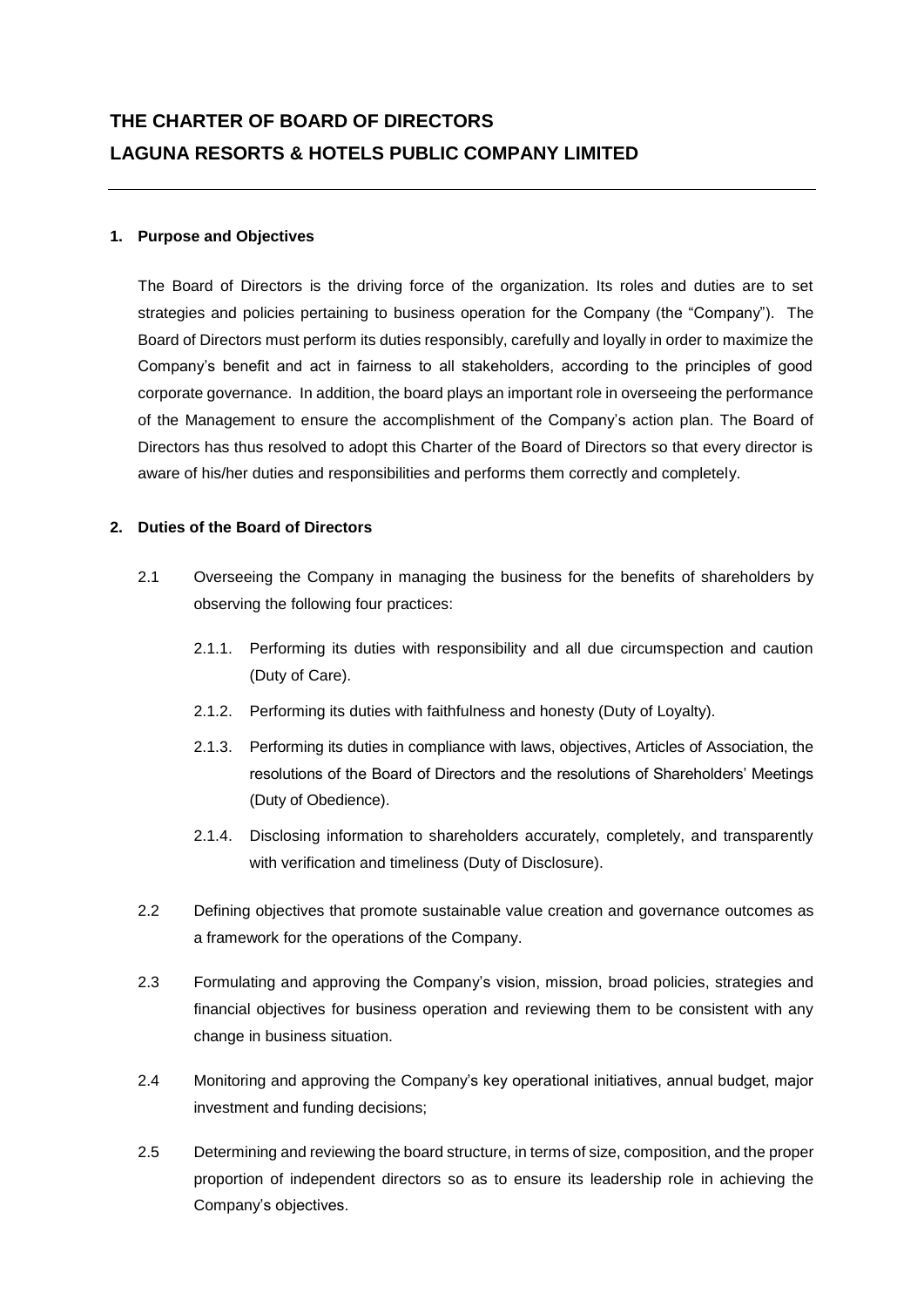- 2.6 Ensuring that the policy and procedures for the nomination and selection of directors are clear and transparent resulting in the desired composition of the board.
- 2.7 Ensuring that all directors are properly accountable for their duties and responsibilities, and allocate sufficient time to discharge their duties and responsibilities effectively.
- 2.8 Ensuring that directors understand the roles and responsibilities, the nature of the business, the Company's operations, relevant laws and are consistently given support to enhance their skills and knowledge necessary to carry out their roles on the board and board committees.
- 2.9 Ensuring that an appropriate director compensation structure and performance evaluation are in place.
- 2.10 Considering the appointment of the Chief Executive Officer as proposed by the Nomination and Remuneration Committee, and to carry out performance assessment of and to determine remuneration for the Chief Executive Officer.
- 2.11 Ensuring that the Company has effective human resources management and development programs to ensure that the Company has adequate staffing and appropriately knowledgeable, skilled, and experienced employees and staff.
- 2.12 Prioritizing and promoting innovation that creates value for business together with benefits for its customers, other stakeholders, society and the environment in support of sustainable growth of the Company.
- 2.13 Encouraging management to adopt responsible operations towards society and the environment and incorporate them into the Company's operational plan in order to ensure that every department and function in the Company adopts the Company's objectives, goals, and strategies, applying high ethical, environmental and social standards.
- 2.14 Establishing a framework for governance of enterprise IT that is aligned with the Company's business needs and priorities, stimulates business opportunities and performance, strengthens risk management, and supports the Company's objectives.
- 2.15 Ensuring that the Company has effective and appropriate risk management and internal control systems that are aligned with the Company's objectives, goals and strategies and comply with applicable laws and standards.
- 2.16 Monitoring and managing conflicts of interest that might occur between the Company, management, directors, and shareholders. The board should also prevent the inappropriate use of corporate assets, information, and opportunities, including preventing inappropriate transactions with related parties.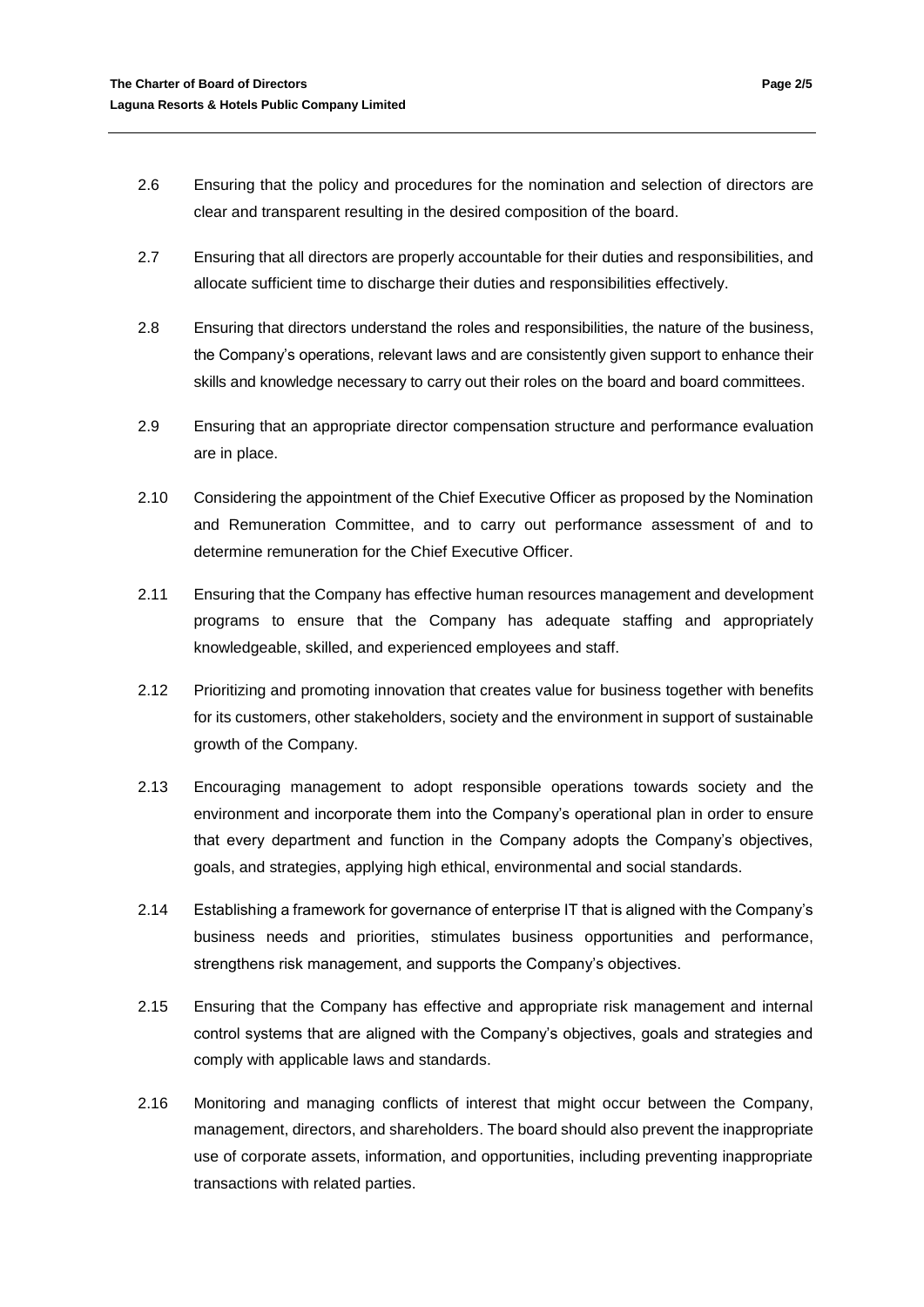- 2.17 Establishing a clear anti-corruption policy, relevant policies and practices, and disseminating to the Company's stakeholders for proper implementations.
- 2.18 Establishing a mechanism for handling complaints and whistleblowing.
- 2.19 Prioritizing and ensuring the integrity of the Company's financial reporting system and that timely and accurate disclosure of all material information regarding the Company is made consistent with applicable requirements.
- 2.20 Monitoring the financial liquidity and solvency of the Company and ensuring that risks to the financial position of the Company or financial difficulties are promptly identified, managed and mitigated, and that the Company's governance framework provides for the consideration of stakeholder rights.

# **3. Role of the Chairman of the Board**

The Chairman of the Board is responsible for leading the Board with the following duties and responsibilities:

- 3.1 Summoning meeting for Board and presiding over the meeting. In making decision, the Chairman has a deciding or casting vote in the event of tied votes.
- 3.2 Setting Board meeting agenda in consultation with the Managing Director and the Chairman of the Audit and Risk Committee and ensuring that Board members receive accurate, complete, timely and clear information prior to the meeting in order to assist their decision making process.
- 3.3 Conducting the Board meeting according to the agenda, relevant laws and good corporate governance, allocating sufficient time and encouraging all directors to participate in the discussion, exercise their discretion prudently and express their opinions freely.
- 3.4 Overseeing and ensuring that the Board of Directors and the Sub-Committees effectively carry out their duties to achieve the Company's objectives.
- 3.5 Promoting constructive relations between executive and non-executive directors, and between the Board and the management.
- 3.6 Ensure that all directors contribute to the company's ethical culture and good corporate governance.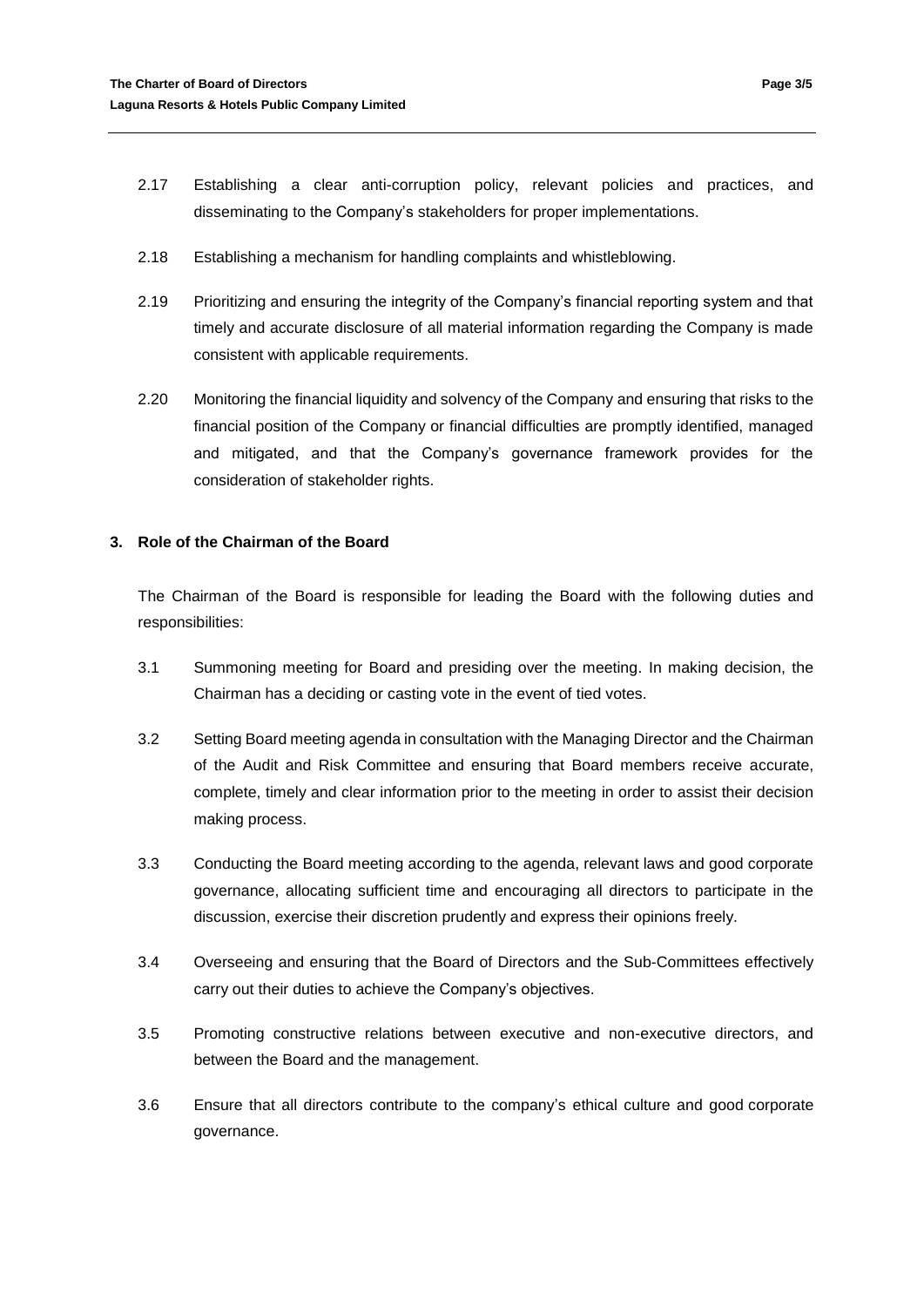#### **4. Composition of the Board of Directors**

The compositions of the Board of Directors are as follows:

- 4.1 The Board of Directors shall comprise at least 5 directors, each of whom shall be appointed and removed by shareholders' meeting. At least half of the total directors shall reside in Thailand.
- 4.2 The Board of Directors consists of independent directors which shall not be less than one-third of the total number of the directors, with a minimum of 3 directors.
- 4.3 The Board of Directors shall elect one of the members to be the Chairman of the Board.

## **5. Term of Office**

At each annual general meeting of shareholders, one-third of the total number of the directors shall retire from office. If the number of directors is not a multiple of three, then the number of directors nearest to one-third shall retire from office. The director who has held office the longest shall retire. Retiring directors are eligible for re-election.

#### **6. Meetings of the Board of Directors**

The date and time for the Board meetings shall be planned and formally agreed upon in advance in the fourth quarter before the start of the new financial year. Additional meetings are convened as and when circumstances warrant.

# **7. The Board of Directors' Authorization**

The Board of Directors is empowered to authorize various matters in accordance with the scope of authority stipulated by laws, the Company's regulations, Articles of Association, the Board of Directors charter, and the resolutions at the shareholders' meeting.

# **8. Remuneration of Directors**

The Board of Directors assigns the Nomination and Remuneration Committee to review the policy and criteria for directors' remuneration and recommend the Board of Directors prior to proposing to the shareholders' meeting for approval. In determining the composition of the remuneration package, the nature of the role, duties and responsibilities performed and market practice are taken into consideration. The package shall also be competitive with the industry's benchmark.